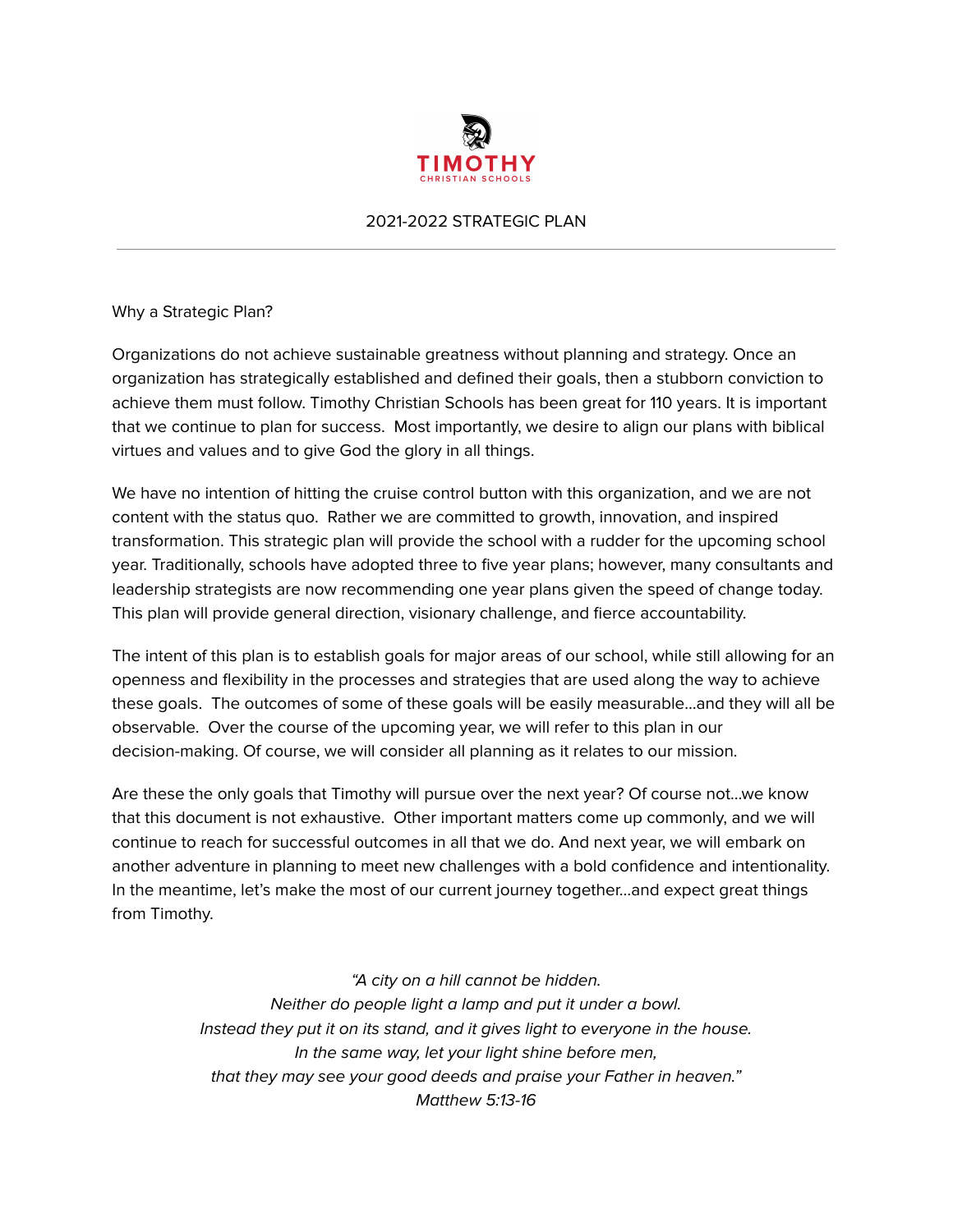#### **MISSION**

FOR THE GLORY OF GOD, TIMOTHY CHRISTIAN SCHOOLS EXISTS TO UPHOLD BIBLICAL TRUTH, IGNITE ACADEMIC GROWTH, AND INSPIRE COURAGEOUS LEADERSHIP ONE STUDENT AT A TIME.

#### **VISION**

TIMOTHY CHRISTIAN SCHOOLS WILL DEVELOP LIFE-LONG LEARNERS AND SERVANT LEADERS WHO FULLY LIVE OUT THEIR PURPOSE IN THE WORLD FOR CHRIST.

#### **VALUES**

CHRIST-CENTERED BIBLICALLY-ROOTED EXCELLENCE-DRIVEN GROWTH-ORIENTED RELATIONSHIP-FOCUSED INDIVIDUALLY-CUSTOMIZED LEADERSHIP-MINDED OPPORTUNITY-BASED COLLABORATIVELY-SUPPORTED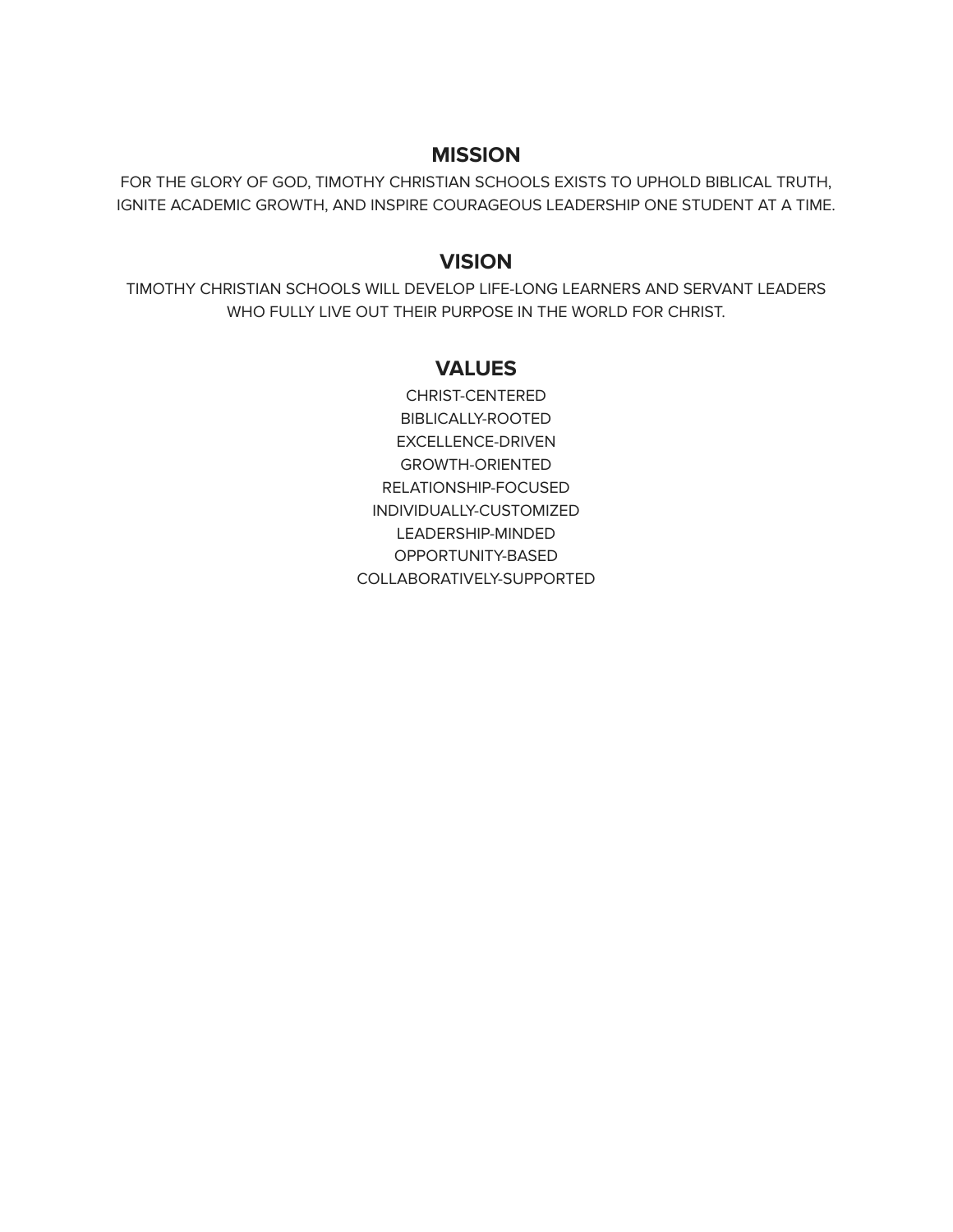# **Board of Directors | Strategic Plan 2021-2022**

#### **Advancement & Stewardship**

- Meet and exceed all fundraising goals.
- Work with other departments and staff to create and execute community events that help engage and assimilate new Timothy families.
- Increase awareness of Planned Estate Giving opportunities that benefit Timothy Christian Schools and grow the Legacy Society.
- Continued use, education, and proficiency of Raiser's Edge NXT.

## **Education**

- Our system-wide goal is as follows: We will develop a grading philosophy document for P-12 by the end of the school year. Each building will also create common grading practices to be ready to implement Fall 2022.
- P-6 SMART Goals
	- Academic: By January of 2022, all of the P-6th grade staff will demonstrate knowledge of and application with specific and timely feedback on student work. Teachers will demonstrate proficiency through artifacts (teacher reflection labeling the type of feedback and impact of it) and student survey data.
	- Social Emotional Learning: By May of 2022 staff will be able to articulate best practices when it comes to proactive and reflective classroom management strategies and explain our Timothy system of implementation. The ouTimothyome will be a decrease of office referral data by 25 percent.
- 7-8 SMART Goals
	- Academic: We will develop a grading philosophy document for P-12 by the end of the school year. Each building will also create common grading practices to be ready to implement Fall 2022.
	- Social Emotional Learning: By May of 2022 staff will be able to articulate best practices when it comes to proactive and reflective classroom management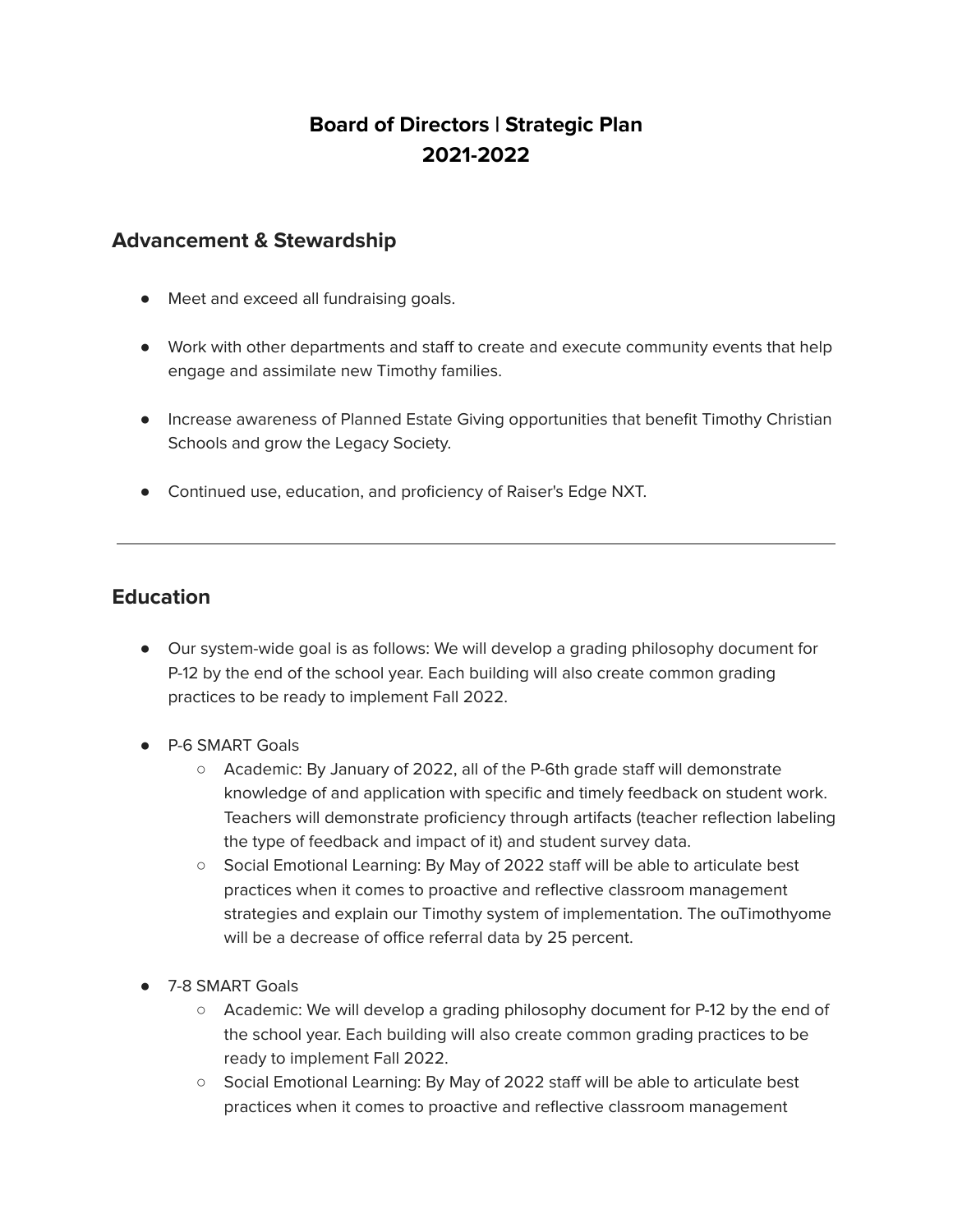strategies and explain our Timothy system of implementation. The ouTimothyome will be a decrease of office referral data by 25 percent.

- 9-12 SMART Goals
	- Academic: By the end of each semester the running average percentage of students on the restricted list should not exceed:
		- · 5% for 9th & 10th graders
		- $\blacksquare$   $\cdot$  6.5% for 11th graders
		- $\blacksquare$   $\cdot$  8% for 12th graders
		- At no point will more than 15% of all students be on the restricted list.
- Spiritual:
	- By the end of the school year, more than 75% of students spend time in personal prayer at least once on an average day and 60% of students read their Bible at least one day a week as measured by the survey of the soul.
- **•** Increased Opportunity:
	- By the end of the school year, 92% of students will be involved in some Timothy activity during the school year.

#### **Executive**

- Finalize the campus master plan
	- Timothy Outdoors: soccer/track stadium, amphitheater, garden
	- Ingress/egress to Euclid and Harvard, parking
	- Additional classrooms to accommodate growth
	- Other:
- Mission-anchoring
	- Work with HLERK on policies and documents to further protect our school
- Protect our school and our future from government overreach
	- Investigate ISBE/IHSA sanctions for validity
	- Strengthen our relationship with Cognia
	- Begin a relationship with ACSI
	- Investigate a private school athletic association
	- Continue with networking efforts locally, statewide, and beyond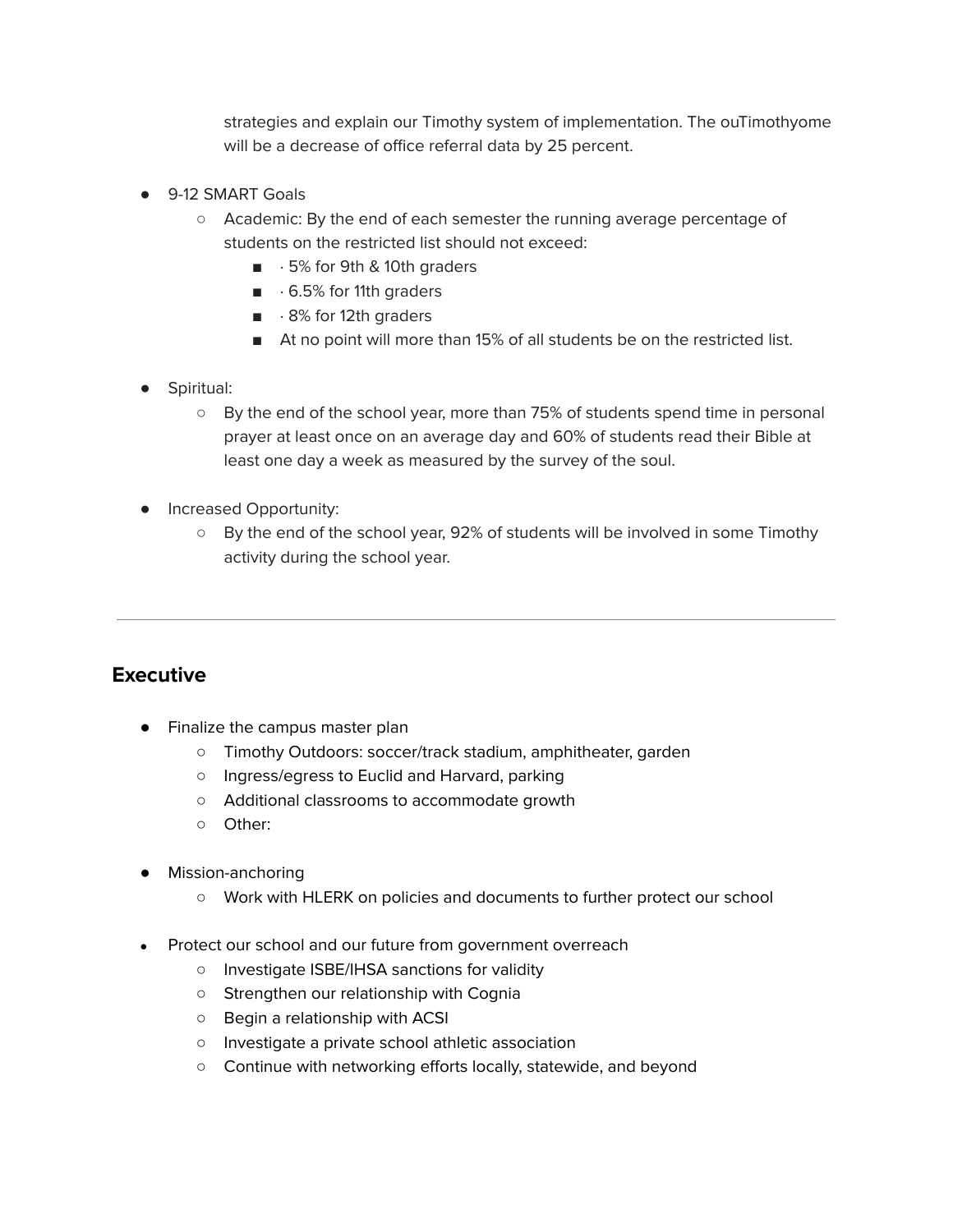## **Extra-Curricular**

- Ensuring awareness of extracurricular offerings.
	- Between the new families and the crazy past year, we would hate to have students and parents (new to Timothy, new to the high school or middle school, eTimothy.) not know about all the various EC opportunities at Timothy. We will work on and support ideas, such as information packets, or videos, or in person programs, to highlight all the opportunities, at the grade school, middle school and high school levels.
- Shining Christ's light brighter in extracurricular events
	- One committee member saw an example of modeling Christian character, intentionally, at the college level recently and we work on ideas on how to apply the idea at Timothy. The specific event was a cross-country invitational where one team picked out a rival team at an invitational meet -- they prayed for the other team individually beforehand, wrote encouraging notes to the individuals, and put together a basket of treats and cards to give the other team at the meet.
- Carrying over 2020 ideas.
	- Of necessity, Timothy tried a number of new extracurricular ideas last year. We had outdoor concerts and productions, a reinvented homecoming, we livestreamed and recorded more games than ever before, and even started an e-sports initiative. We will work and support efforts to retain the best of those ideas and to try some that may not have gotten off the ground last year, if there is student and parent interest.
- Expanded extracurricular opportunities
	- Between the new families at the schools (50-plus) and a lot of pent up energy from the past year, it would surprise no one if there were unprecedented levels of interest in all sorts of extracurricular activities throughout this year. We will plan and support ways to manage predictable pressure points (such as an expanded middle school population eager to play winter sports where our facilities are limited), and expand offerings overall for the coming school year.

## **Finance & Operations**

● Build a model for a rolling 3 year forecast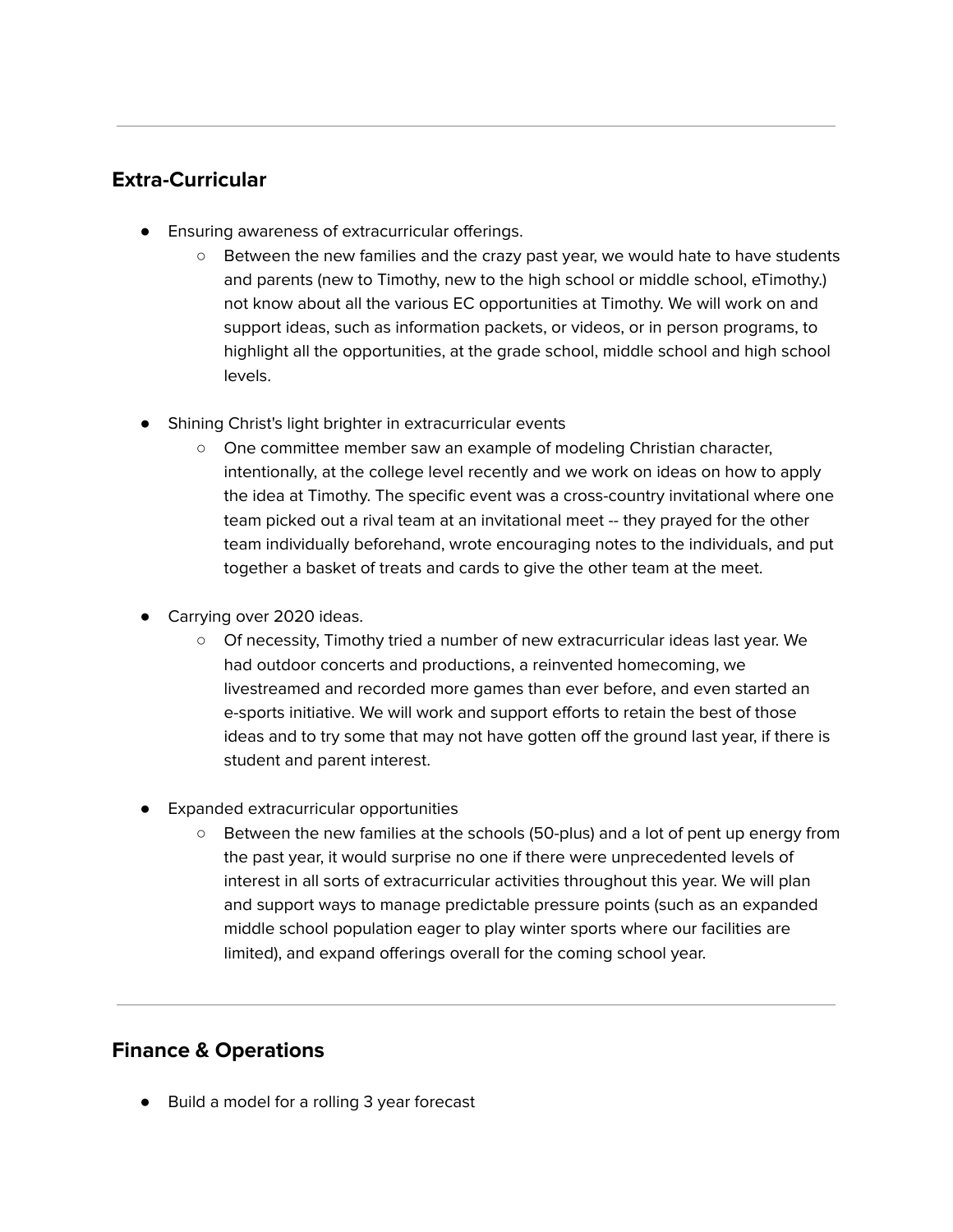- This will help us plan tuition increases, see longer term issues that could arise, help with fundraising projections, eTimothy…
- Right now the year to year budget works, but is always too short sided and doesn't take into account potential swings that we know could come in the future. For example, a New to You sale, pension payment increases, enrollment swings, eTimothy…
- Review, amend, and verify our tuition assistance programs moving forward
	- Our tuition assistance program hit a bump this year with the Invest in Kids Act money we were able to utilize. We need to figure out best practices for our families on a go forward basis.
	- Need to clearly understand the role of the Timothy Foundation in this and determine if that needs to change at all.
- Review and potentially change the way we route buses.
	- Review moving to a group stop approach and see how many bus routes that will reduce.
		- Currently a portion of every student's tuition at Timothy is being used to cover bus revenue shortfall. If we are able to reduce the bus expense while still providing an industry level of service, we can redirect more funds into the operational budget.
	- Discuss if this is a good time to make this shift given the effect of COVID on families bussing habits.

# **Marketing Committee**

- Enhanced communication for all new families\* within each grade and school (e.g., elementary, middle, and high school) for parents to reach out and develop new relationships.
	- A process should be put in place to update the full school-wide directory annually.
	- Provide new families with a list of all the churches that the school families attend (It does not have specific family names, but a list for reference for newer families)
	- New family events several times a year to keep them plugged into the school. First example could be an Ice cream social for all new families a week or so before school starts, by school (elementary, middle and high school individual events).
- Continue to place greater focus on instilling a deep "sense of community" amongst the legacy and newer Timothy families